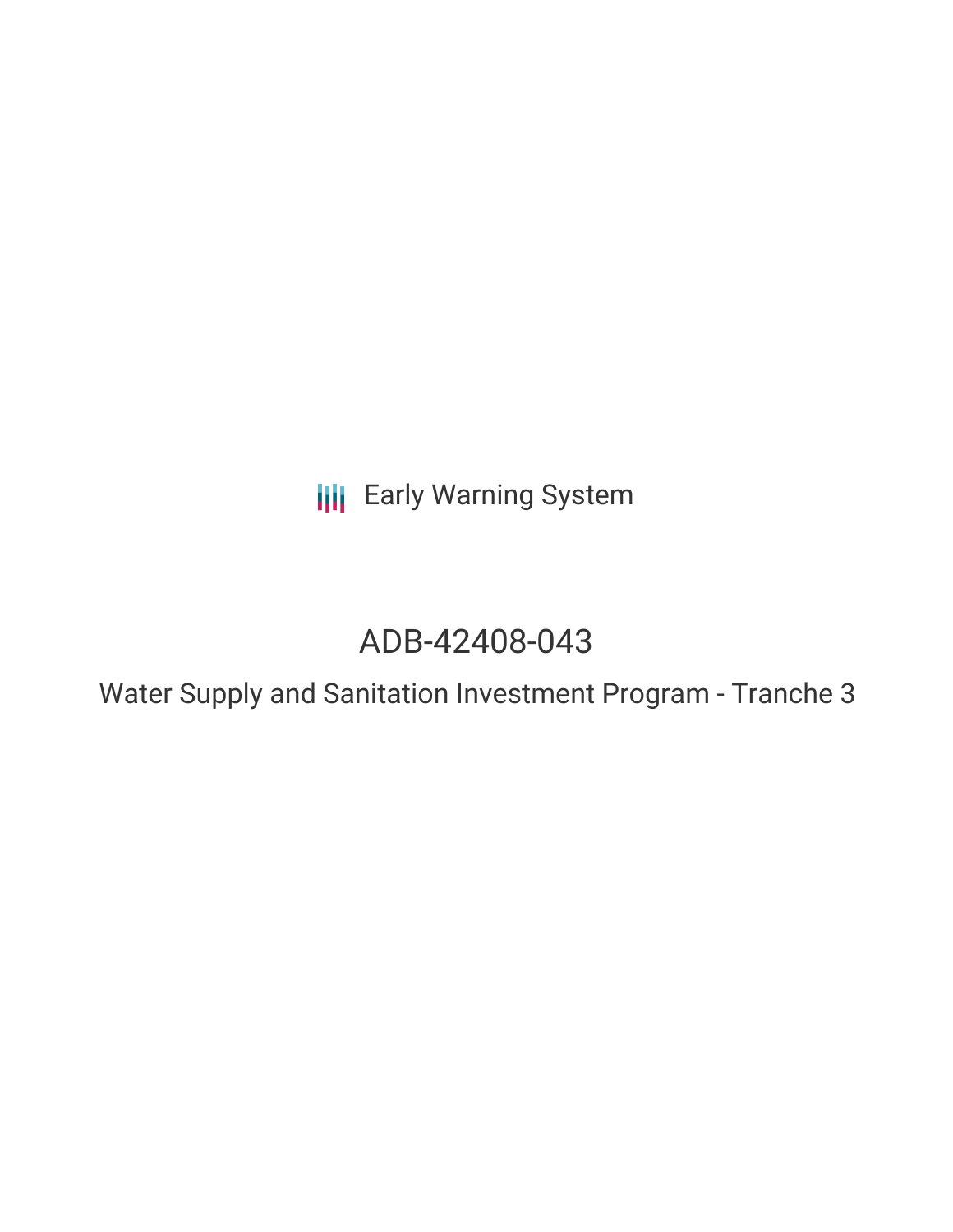

#### **Quick Facts**

| <b>Countries</b>               | Azerbaijan                                                                                          |
|--------------------------------|-----------------------------------------------------------------------------------------------------|
| <b>Specific Location</b>       | Agcabedi, Bulgan, Karakhanbeyli, Nakhichevan, Qaracuq, Tumbul                                       |
| <b>Financial Institutions</b>  | Asian Development Bank (ADB)                                                                        |
| <b>Status</b>                  | Active                                                                                              |
| <b>Bank Risk Rating</b>        | B                                                                                                   |
| <b>Voting Date</b>             | 2013-12-05                                                                                          |
| <b>Borrower</b>                | Government of Azerbaijan, AzerSu JSC, State Amelioration & Water Management Committee of Nakhchivan |
| <b>Sectors</b>                 | Water and Sanitation                                                                                |
| <b>Investment Type(s)</b>      | Loan                                                                                                |
| <b>Investment Amount (USD)</b> | $$150.00$ million                                                                                   |
| <b>Loan Amount (USD)</b>       | $$150.00$ million                                                                                   |
| <b>Project Cost (USD)</b>      | \$203.39 million                                                                                    |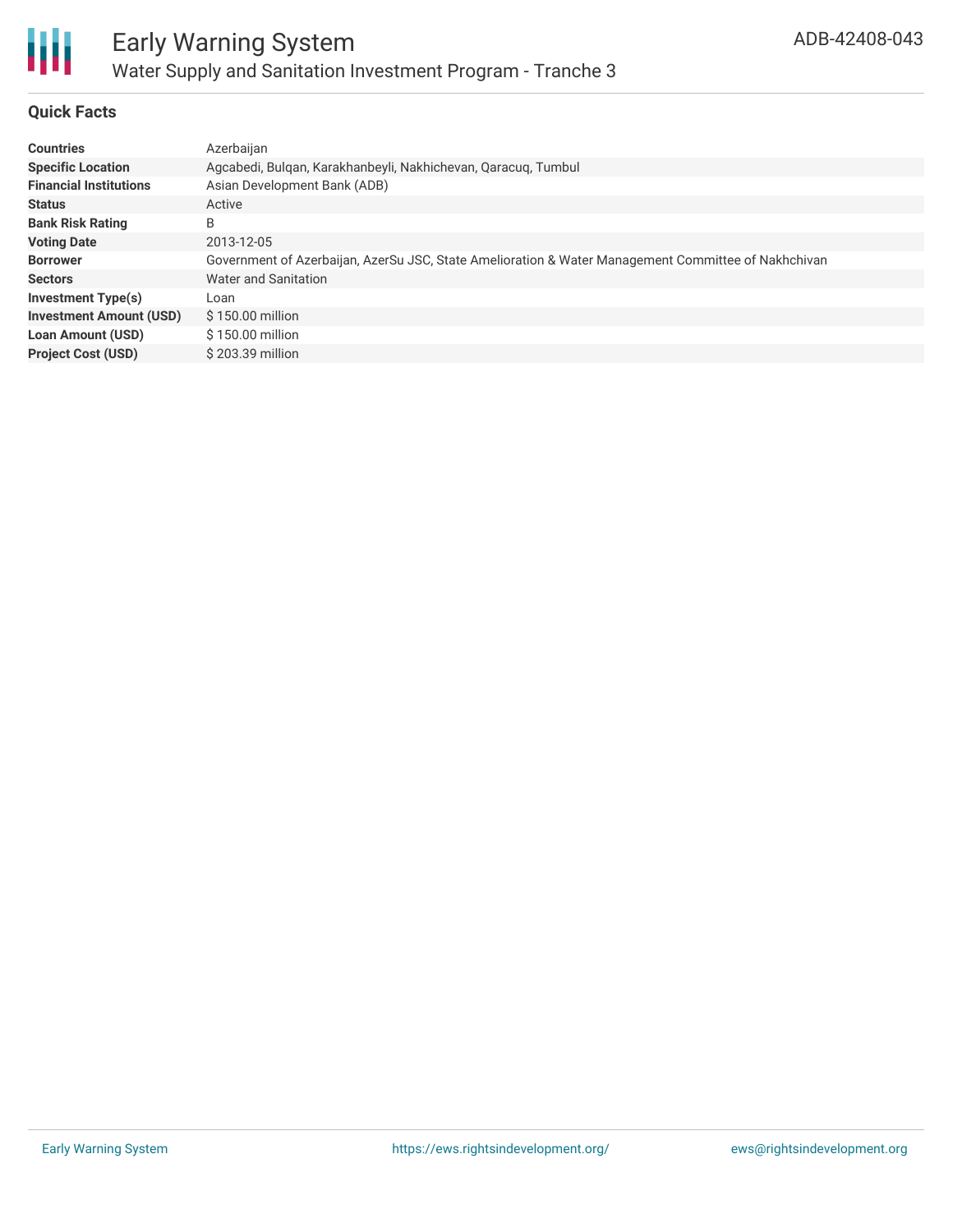

### **Project Description**

According to ADB website, ADB is helping Azerbaijan improve water and sanitation services in towns and semi-urban areas surrounding the capital Baku. The third project under the program will improve the water supply and sewerage network in Aghjabedi town, and in the peri-urban areas of Qaracuq, Qarahanbeyli, Bulgan, Haciniyyet, and Tumbul, located south and southwest of Nakhchivan city.

The main objectives of the subprojects are to (i) meet the demand for water by increasing the proposed volume at the consumer end to 147 liters per capita per day (lpcd) for domestic consumption and 29.4 lpcd for non-domestic consumption; (ii) increase the abstraction of water from the existing and new sources to meet water demand; (iii) improved water distribution network to provide between 90 to 100% of the households with safe and reliable water supply as compared to 32% in 2011; (iv) reduction of non-revenue water (NRW) to 10% of production through district/bulk metering; hydraulic zoning; leak detection and consumer metering.

This project is associated to two (2) approved and active projects - ADB-42408-013 (MFF - Water Supply and Sanitation Investment Program (Facility Concept) and ADB-42408-033 (Water Supply and Sanitation Investment Program - Tranche 2).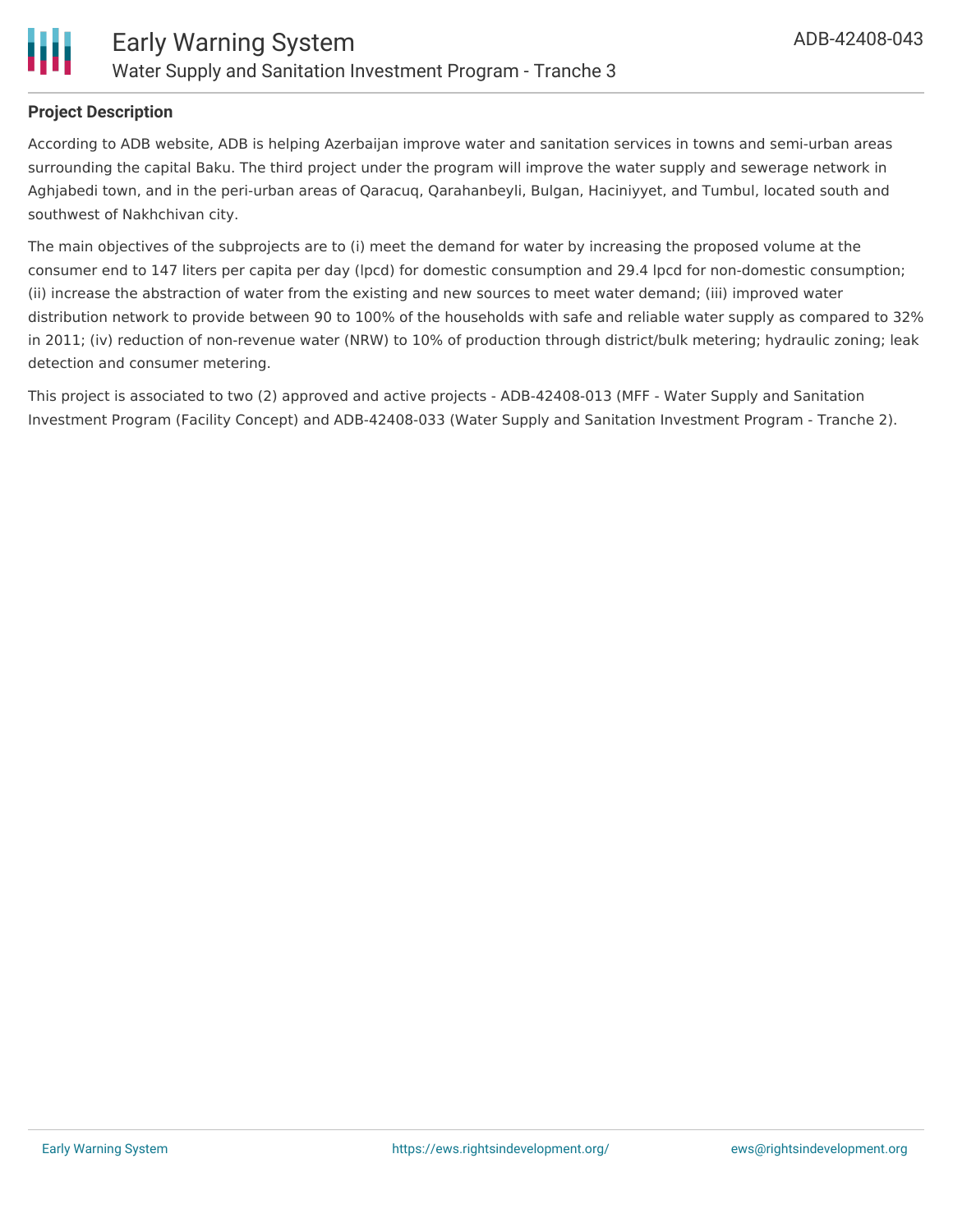

#### **Investment Description**

Asian Development Bank (ADB)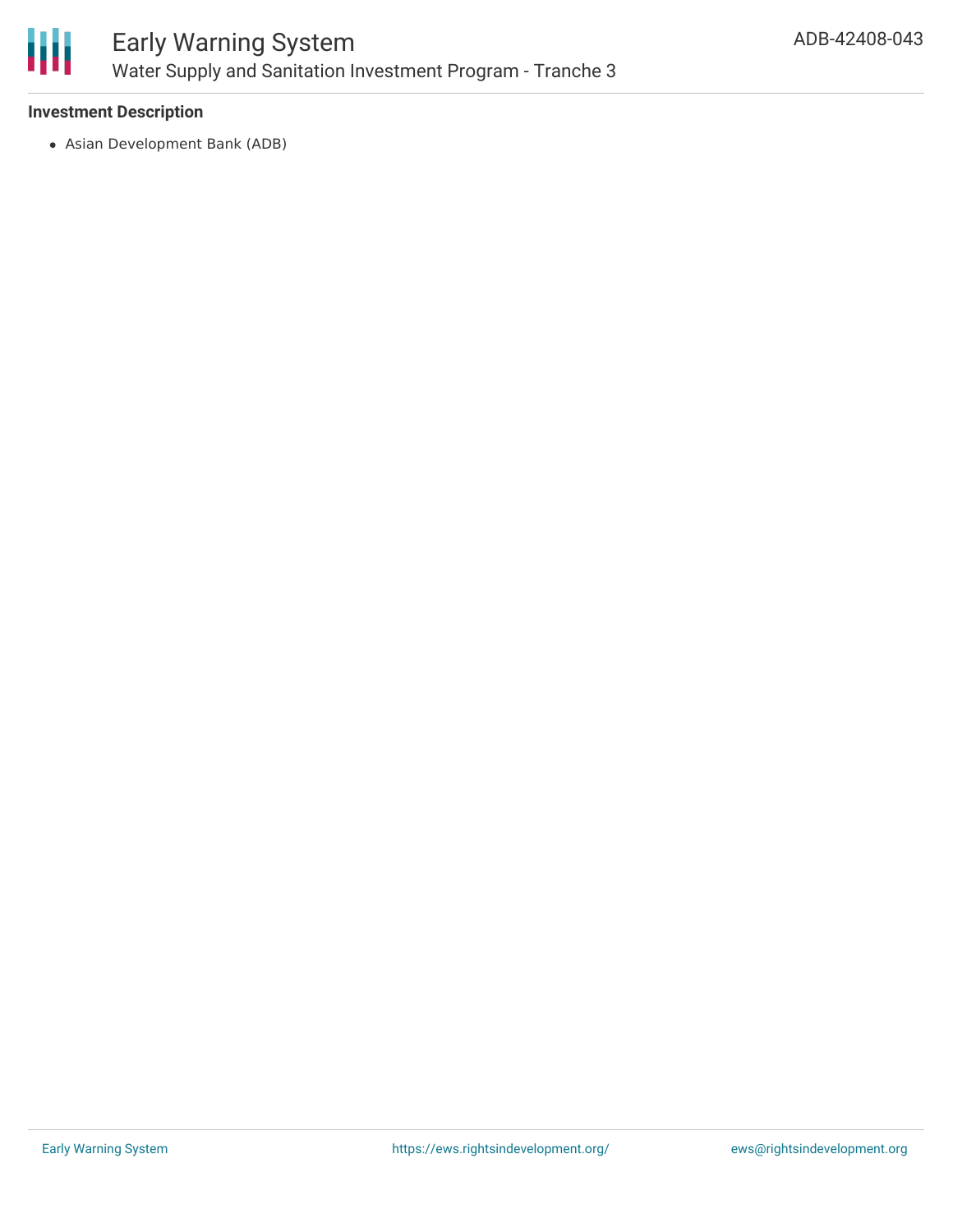

## **Contact Information**

Project Officer: Shen, Lu Central and West Asia Department, ADB No contact information provided at the time of disclosure.

Executing Agencies 1. AzerSu JSC Office Address: 67, Tbilisi av. Baku AZ1012, Azerbaijan No contact information provided at the time of disclosure.

2. State Amelioration & Water Management Committee of Nakhchivan Autonomous Republic Email Address: NAXDMSTA@GMAIL.COM Office Address: Khatai district, Nakhchivan City, Nakhchivan Autonomous Republic

#### ACCOUNTABILITY MECHANISM OF ADB

The Accountability Mechanism is an independent complaint mechanism and fact-finding body for people who believe they are likely to be, or have been, adversely affected by an Asian Development Bank-financed project. If you submit a complaint to the Accountability Mechanism, they may investigate to assess whether the Asian Development Bank is following its own policies and procedures for preventing harm to people or the environment. You can learn more about the Accountability Mechanism and how to file a complaint at: http://www.adb.org/site/accountability-mechanism/main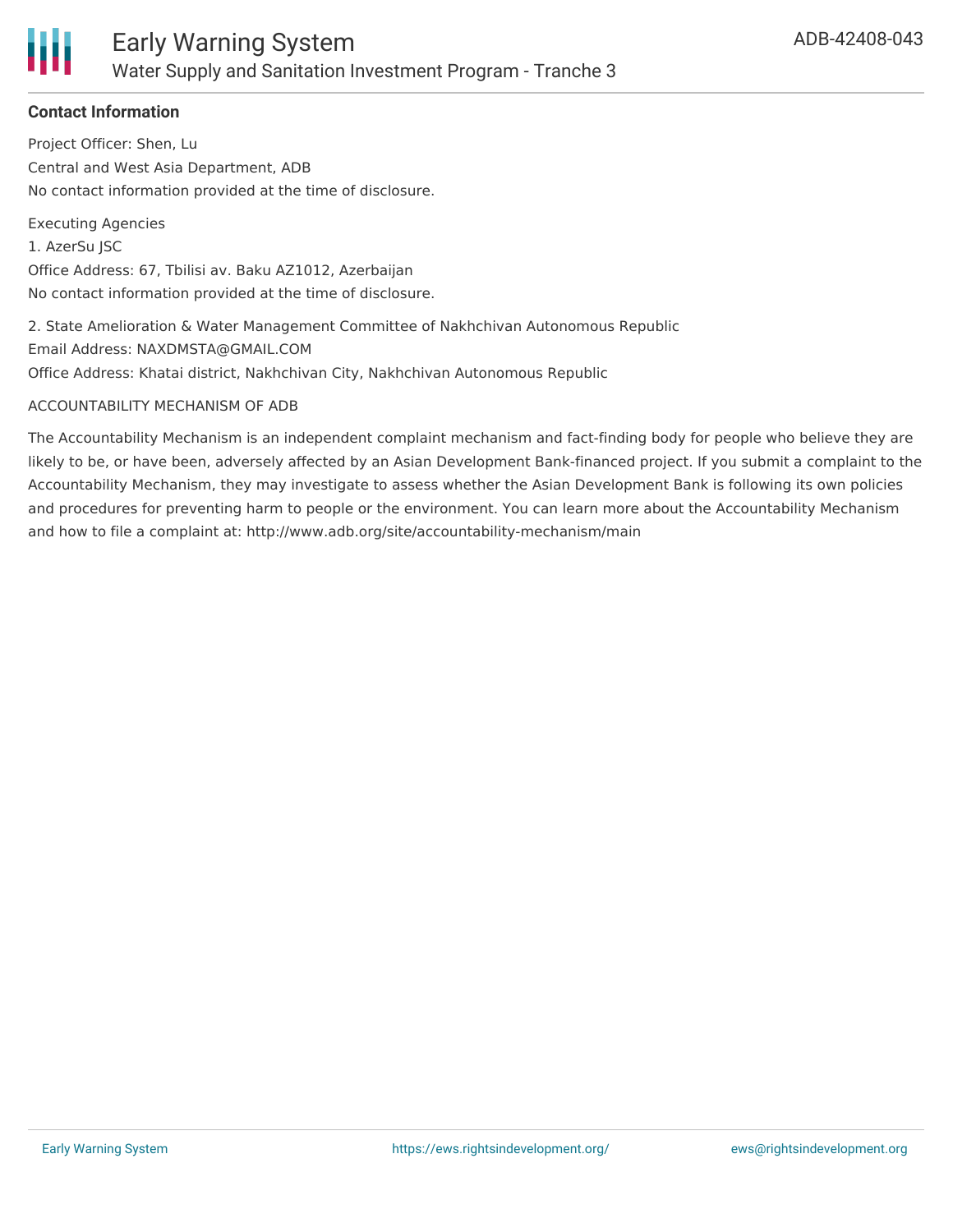

# Early Warning System

Water Supply and Sanitation Investment Program - Tranche 3

#### **Bank Documents**

- [Amendment](https://ewsdata.rightsindevelopment.org/files/documents/43/ADB-42408-043_dwbvoeh.pdf) to Loan Agreement for Loan 3079-AZE: Water Supply and Sanitation Investment Program Proj [Original Source]
- Loan Agreement for Water Supply and Sanitation [Investment](https://ewsdata.rightsindevelopment.org/files/documents/43/ADB-42408-043_A9eaG8d.pdf) Program Project 3 [\[Original](https://www.adb.org/projects/documents/loan-agreement-water-supply-and-sanitation-investment-program-p3) Source]
- Nakhchivan City Water Supply and Sewerage Subproject [Environmental](https://www.adb.org/sites/default/files/project-documents/42408/42408-033-emr-en.pdf) Monitoring Report (January-June 2
- Project Agreement for Water Supply and Sanitation [Investment](https://ewsdata.rightsindevelopment.org/files/documents/43/ADB-42408-043_RjWydts.pdf) Program Project 3 between ADB and Aze [Original] Source]
- Project Agreement for Water Supply and Sanitation [Investment](https://ewsdata.rightsindevelopment.org/files/documents/43/ADB-42408-043_1dI1WGs.pdf) Program Project 3 between ADB and Aze [Original] Source]
- Project [Disclosure](https://ewsdata.rightsindevelopment.org/files/documents/43/ADB-42408-043.pdf) PDF [\[Original](https://www.adb.org/printpdf/projects/42408-043/main) Source]
- Shakarabad Town Water Supply and Sewerage Subproject Initial [Environmental](https://www.adb.org/sites/default/files/project-documents/42408/42408-043-iee-en.pdf) Examination
- Water Supply and Sanitation [Investment](https://ewsdata.rightsindevelopment.org/files/documents/43/ADB-42408-043_xTA0HqE.pdf) Program Tranche 3 [\[Original](https://www.adb.org/projects/documents/water-supply-and-sanitation-investment-program-tranche-3-pp) Source]
- Water Supply and Sanitation [Investment](https://ewsdata.rightsindevelopment.org/files/documents/43/ADB-42408-043_dwsBle3.pdf) Program Tranche 3: Aghjabedi Town Sewerage Subproject [\[Original](https://www.adb.org/projects/documents/water-supply-and-sanitation-investment-program-tranche-3-aghjabedi-sewerage-iee) Source]
- Water Supply and Sanitation [Investment](https://ewsdata.rightsindevelopment.org/files/documents/43/ADB-42408-043_ix26hUu.pdf) Program Tranche 3: Aghjabedi Town Water Supply Subproject [Original Source]
- Water Supply and Sanitation [Investment](https://ewsdata.rightsindevelopment.org/files/documents/43/ADB-42408-043_6RZGGRe.pdf) Program Tranche 3: Aghjabedi Water Supply and Sanitation Sy [Original Source]
- Water Supply and Sanitation Investment Program Tranche 3: [Nakhchivan](https://ewsdata.rightsindevelopment.org/files/documents/43/ADB-42408-043_ivUKRm0.pdf) City Water Supply and Sewerag [Original Source]
- Water Supply and Sanitation Investment Program Tranches 2 and 3: [Nakhchivan](https://ewsdata.rightsindevelopment.org/files/documents/43/ADB-42408-043_JL2jXtn.pdf) City Subproject Enviro [Original Source]
- Water Supply and Sanitation Investment Program Tranches 2 and 3: [Nakhchivan](https://ewsdata.rightsindevelopment.org/files/documents/43/ADB-42408-043_Sn5h8mr.pdf) City Water Supply and [Original Source]
- Water Supply and Sanitation Investment Program Tranches 2 and 3: [Nakhchivan](https://ewsdata.rightsindevelopment.org/files/documents/43/ADB-42408-043_eOWZHaM.pdf) City Water Supply and [Original Source]